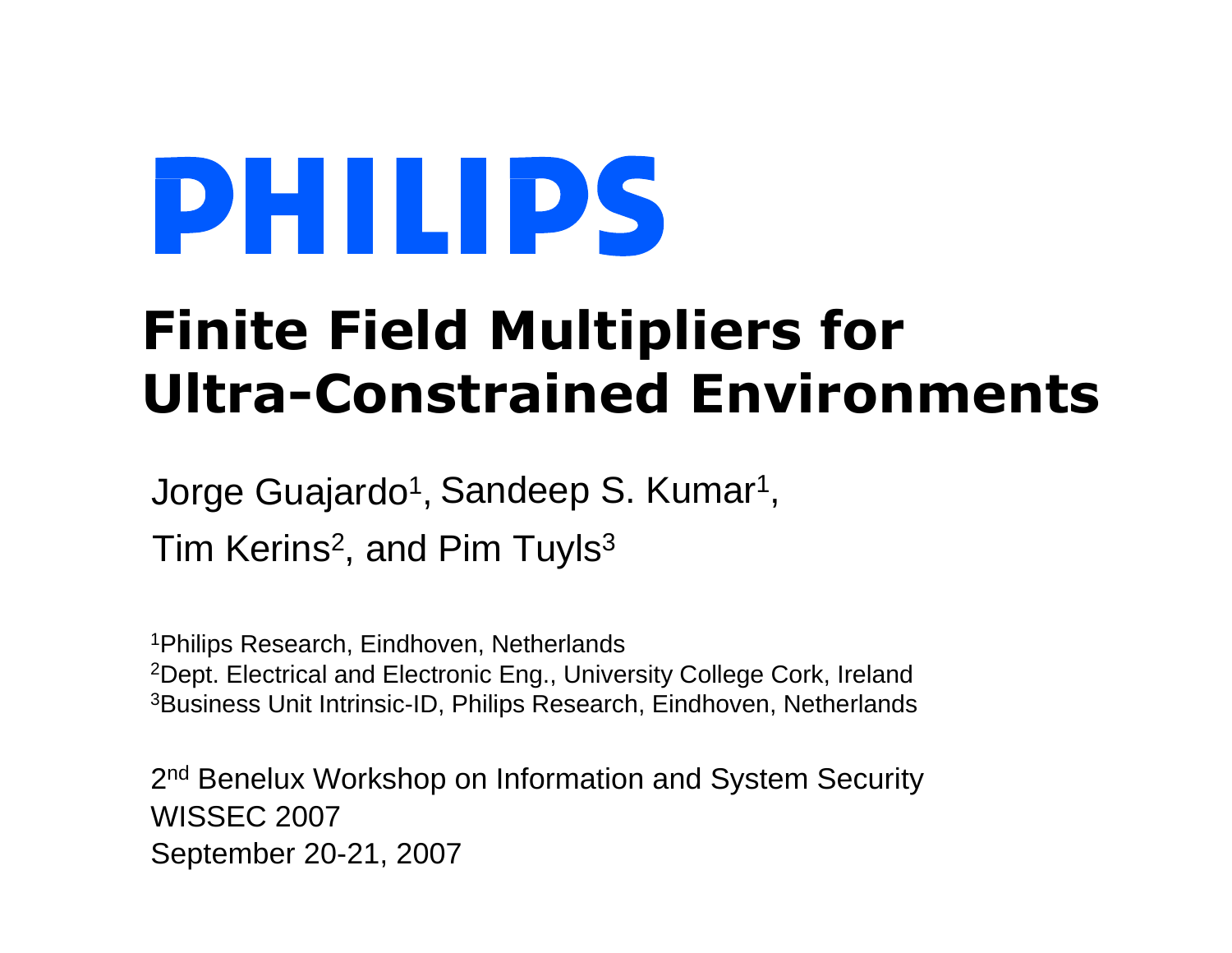### Contents

Relevance

Authenticating RFID Tags

Identification Protocols and Elliptic Curves

New Galois Field Multiplier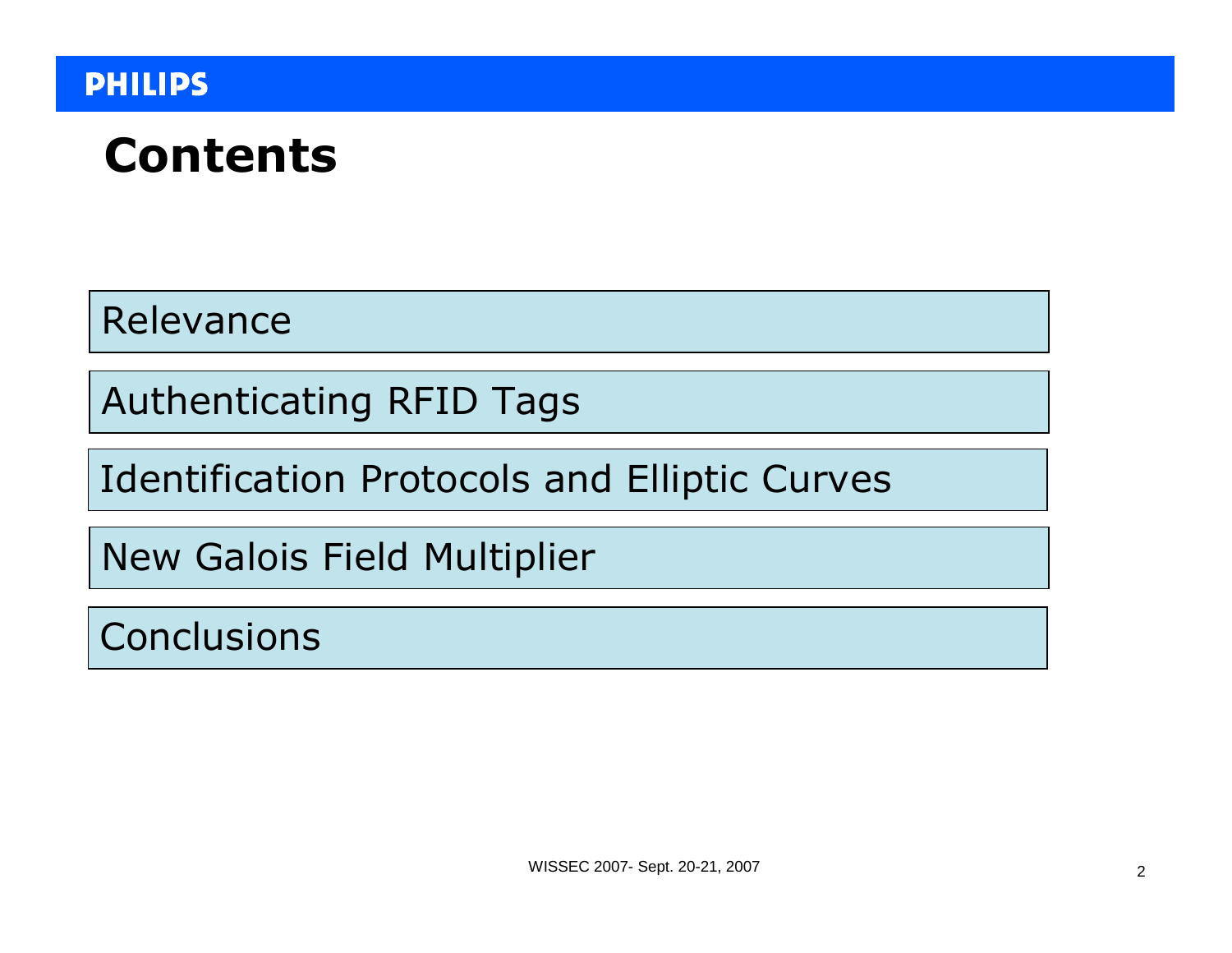# Counterfeiting of Goods

- \$400 Billion/Yr
- Revenue losses
	- Pay-TV: \$1.5 Billion/Yr
	- Spare Parts: \$3 Billion/Yr
	- Electronic Companies (Cisco, HP, Nortel, 3Com): \$100 Billion/Yr
- Harms People:
	- Murder by Medicine [Nature]
	- National Security
- Damaged Brand

[Source: Pira International Ltd 2005, IEEE Spectrum, May 2006 ]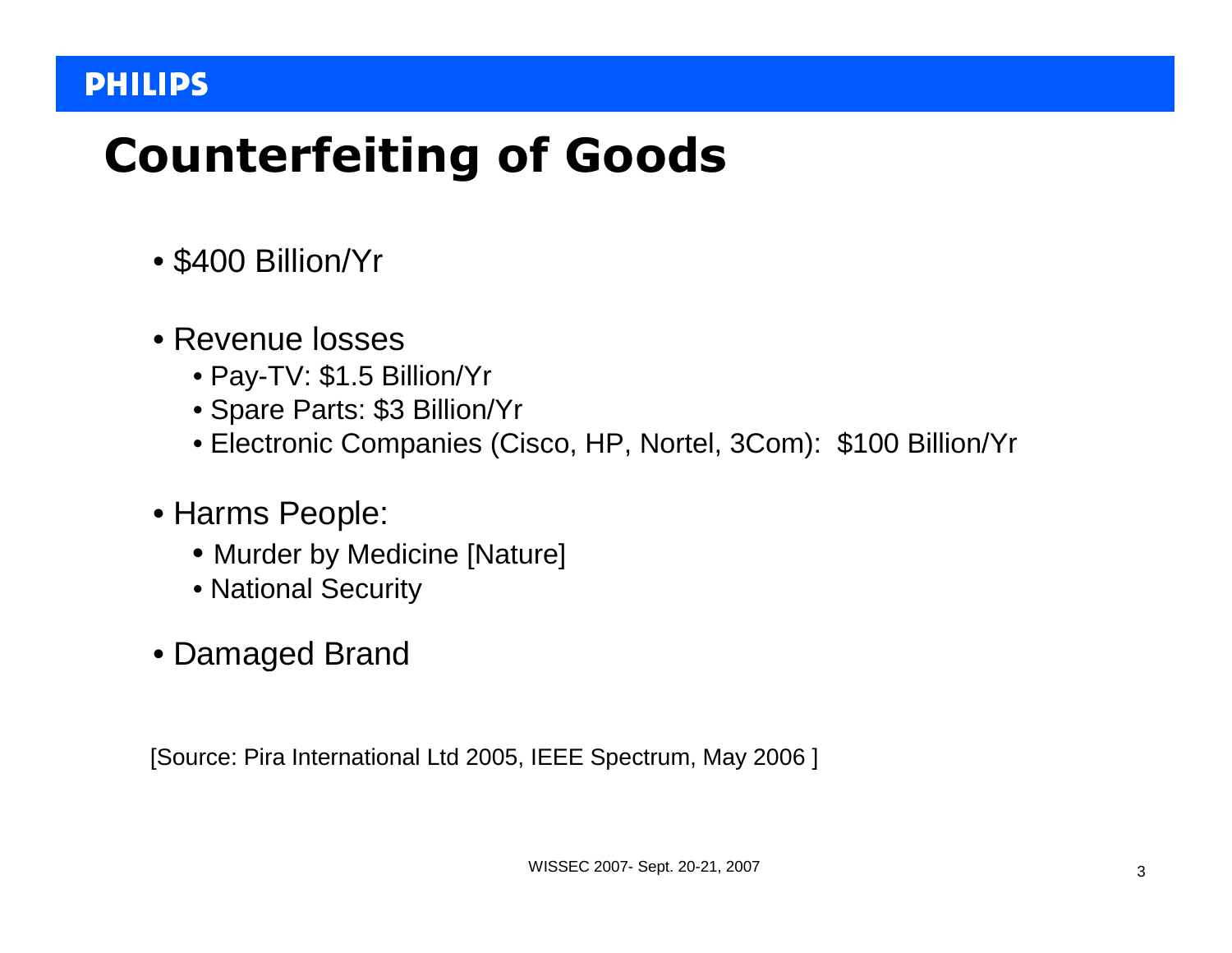### Relevant?

The New Hork Times nytimes.com



May 1, 2006

#### **Next Step for Counterfeiters: Faking the Whole** Company

**By DAVID LAGUE** 

 $BEIJING - At first it seemed to be nothing more than a routine case of counterfeiting in a$ country where faking it has become an industry.

In mid-2004, managers at the Tokyo headquarters of the Japanese electronics giant NEC started receiving reports that pirated keyboards and blank CD and DVD discs bearing the company's brand were on sale in retail outlets in Beijing and Hong Kong. So like many other manufacturers combating intellectual property thieves in China, the company hired an investigator to track down the pirates.

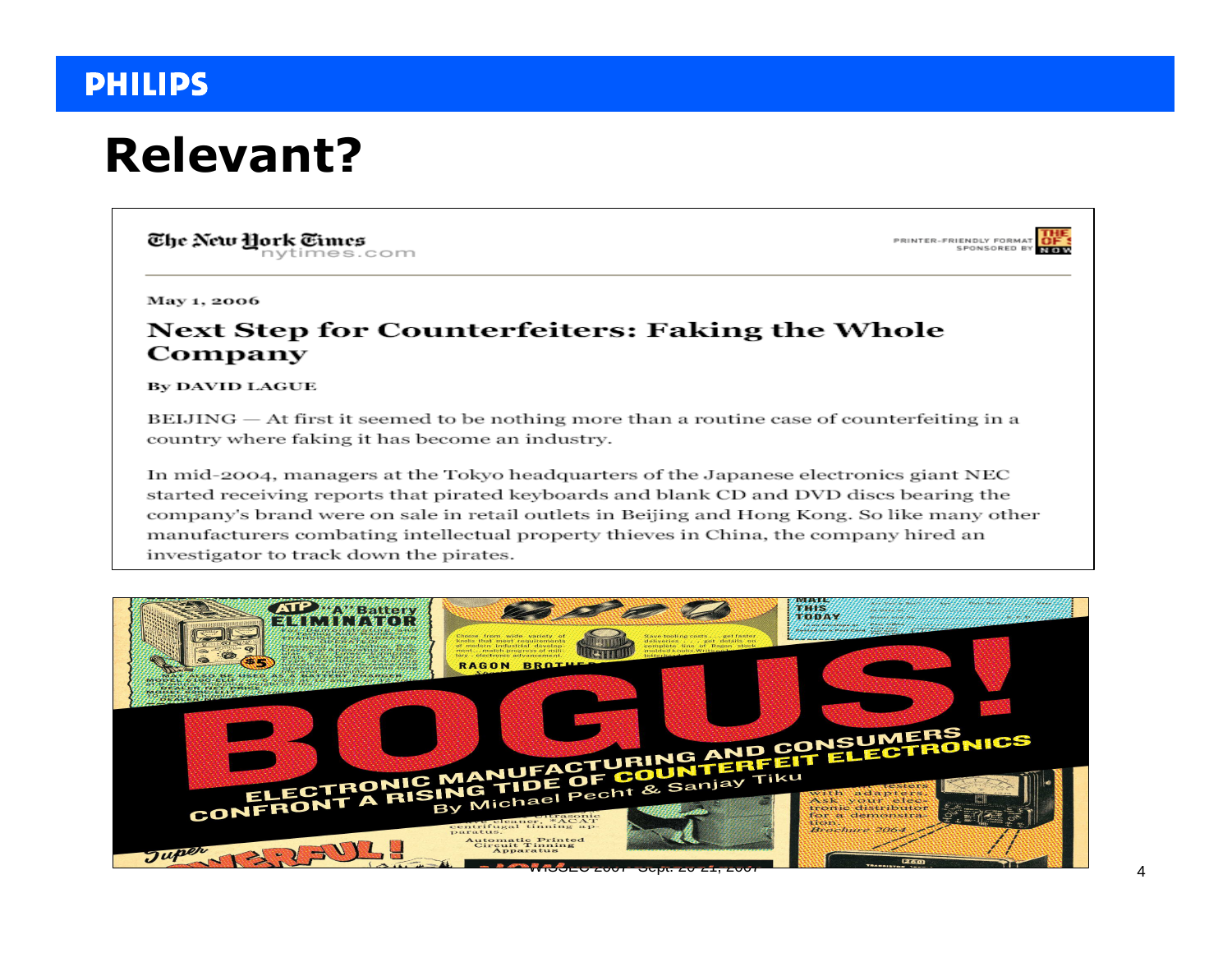### Relevant?

| The New Hork Times<br>nvtimes.com                                                                                                                                                                                               | PRINTER-FRIENDLY FORMAT<br>SPONSORED BY |
|---------------------------------------------------------------------------------------------------------------------------------------------------------------------------------------------------------------------------------|-----------------------------------------|
| May 1, 2006<br><b>Next Step for Counterfeiters: Faking the Whole</b>                                                                                                                                                            |                                         |
| Com<br>$\mathbf{B}\mathbf{v}$ $\mathbf{D} \ell$<br>and the change of hours of hours.                                                                                                                                            |                                         |
| BELJ<br>coun<br>dina matrix di dan kana ang ang malayang kanang matang matang na kanang kanang m                                                                                                                                | in a<br>e e gregori                     |
| In mi<br>10% of all High Tech Products sold<br>starte<br>comp<br>are Counterfeit!<br>manu<br>inves                                                                                                                              | EС<br>the<br>other                      |
| <b>BOOD BOOD BOOD</b><br>anna a coileac                                                                                                                                                                                         |                                         |
| Alia Mario                                                                                                                                                                                                                      |                                         |
| ELECTRONIC MANUFACTURING AND CONSUMERS<br>FRONT A RISING TIDE OF COUNTERFEIT ELECTRONICS<br>CONFRONT<br>centrifugal tinning ap<br>paratus.<br><b>Automatic Printed<br/>Circuit Tinning<br/>Apparatus</b><br>Jupen<br>$12.2 - 2$ | ticin<br>Brochure 206-                  |

**A 2007- SEPT. 20-21, 2007**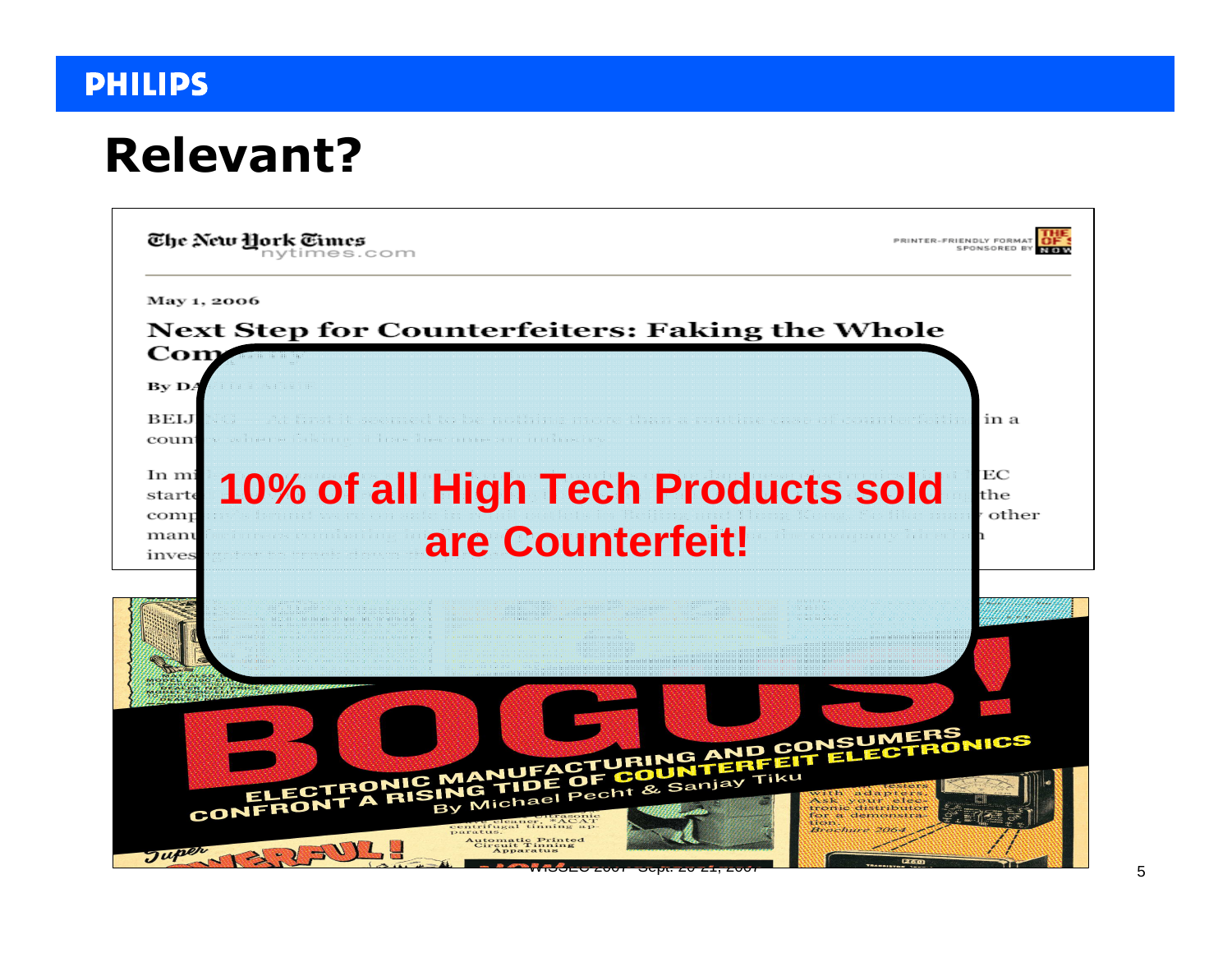### Idea: make RFID-tags suitable for anti-counterfeiting

#### **Embed an RFID-tag into product or package**

RFID tag gets secret information on which it can be authenticated

#### **Requirement: Withstand a cloning attack**

 Produce a new Tag (chip) containing the original secret authentication information

Reader can then not distinguish a cloned from an authentic chip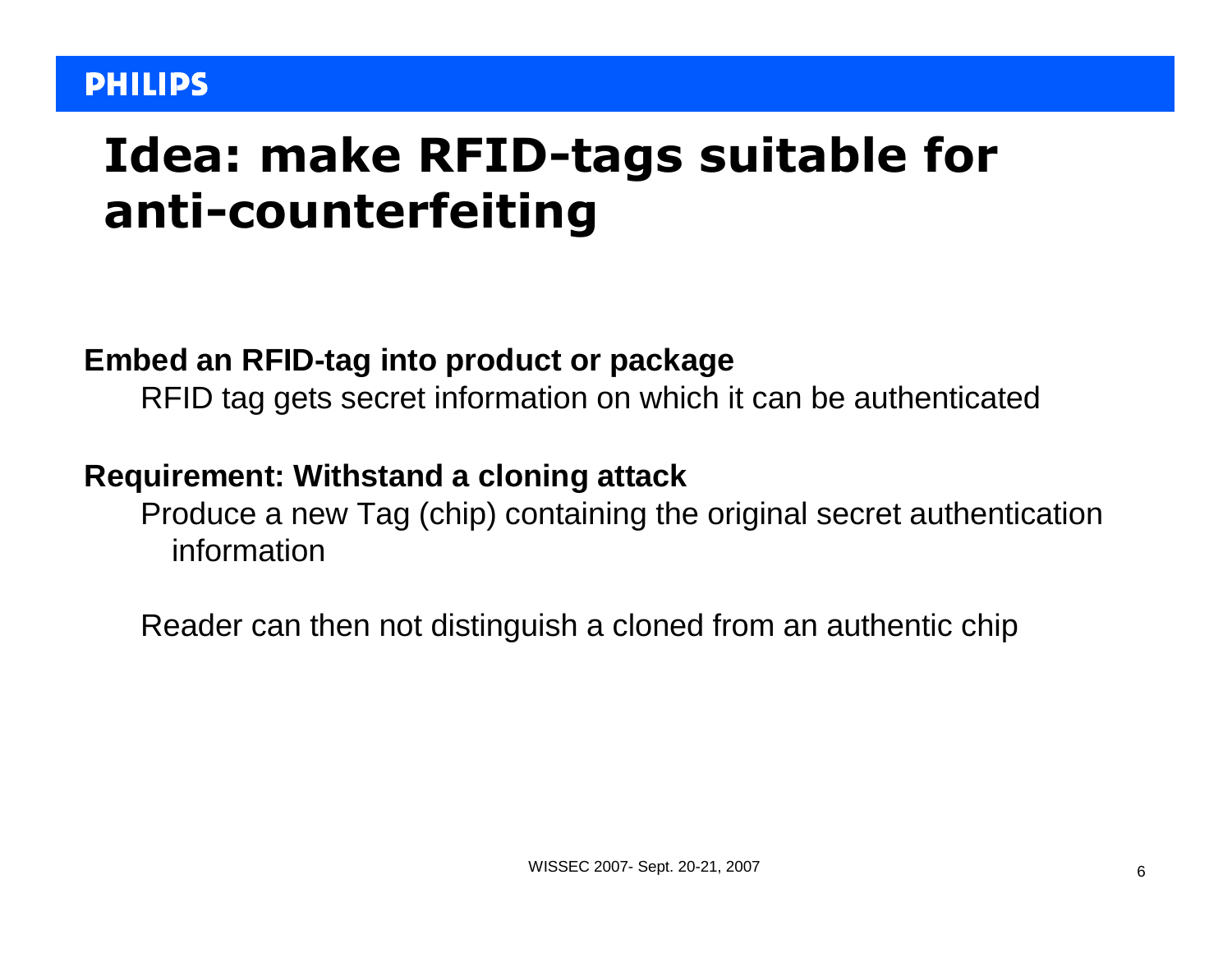### Contents

Relevance

Authenticating RFID Tags

Identification Protocols and Elliptic Curves

New Galois Field Multiplier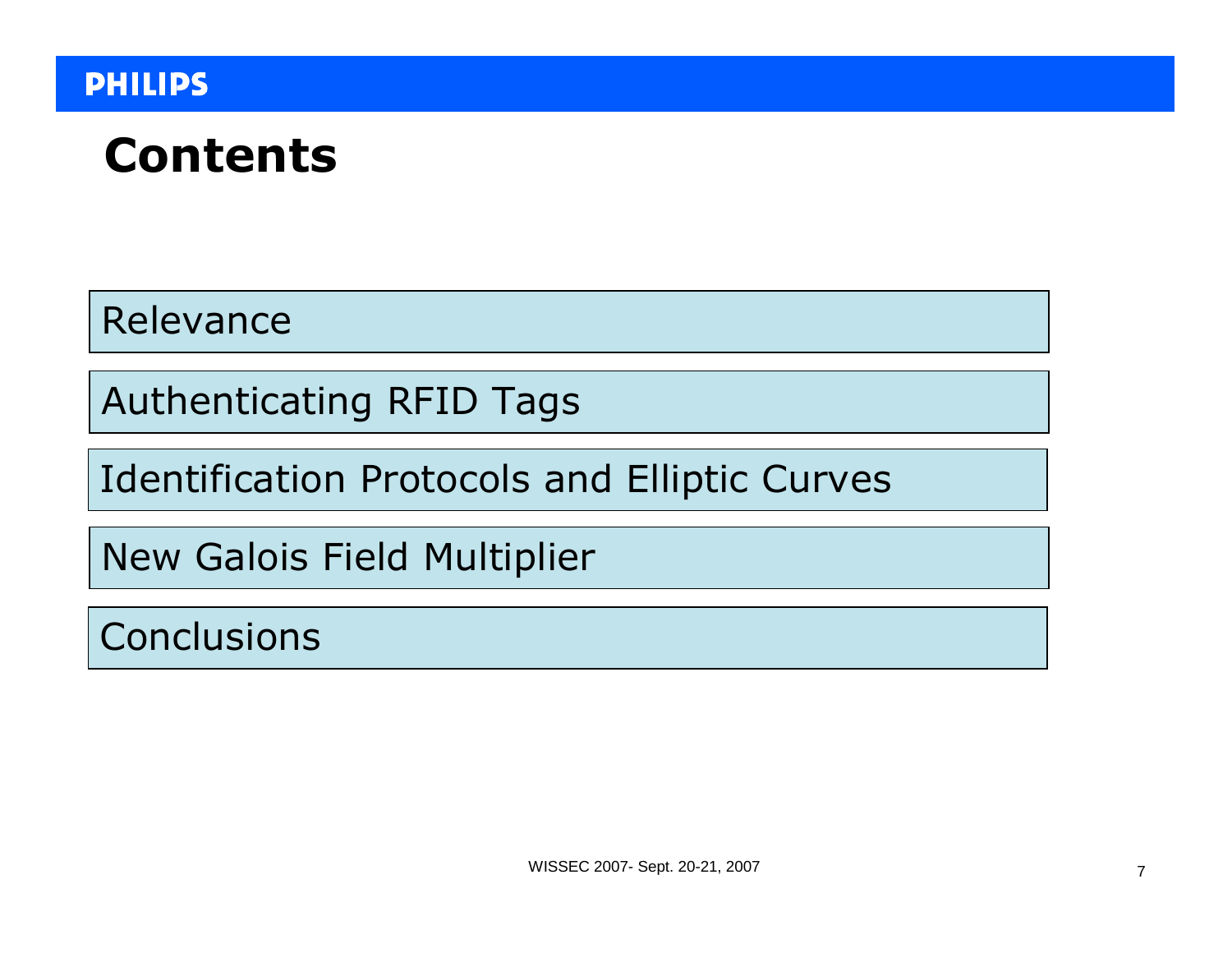# Authentication Options - PUFs

- $\bullet$  Derive strings from a complex physical system that is inherentlyuncloneable (e.g. a large number (10 $^{\rm 10}$ ) of randomly distributed particles).
- PUF = Physical Unclonable Function
	- Easy to evaluate (by probing the physical system)
	- Inherently tamper resistant
	- Manufacturer not-reproducible
	- PUFs can be used as a source of a large amount of unclonable secret key material
- Unclonable:
	- Hard to make a physical clone
	- Hard to make a mathematica Hard to make a mathematical model that simulates the behaviour of the physical structure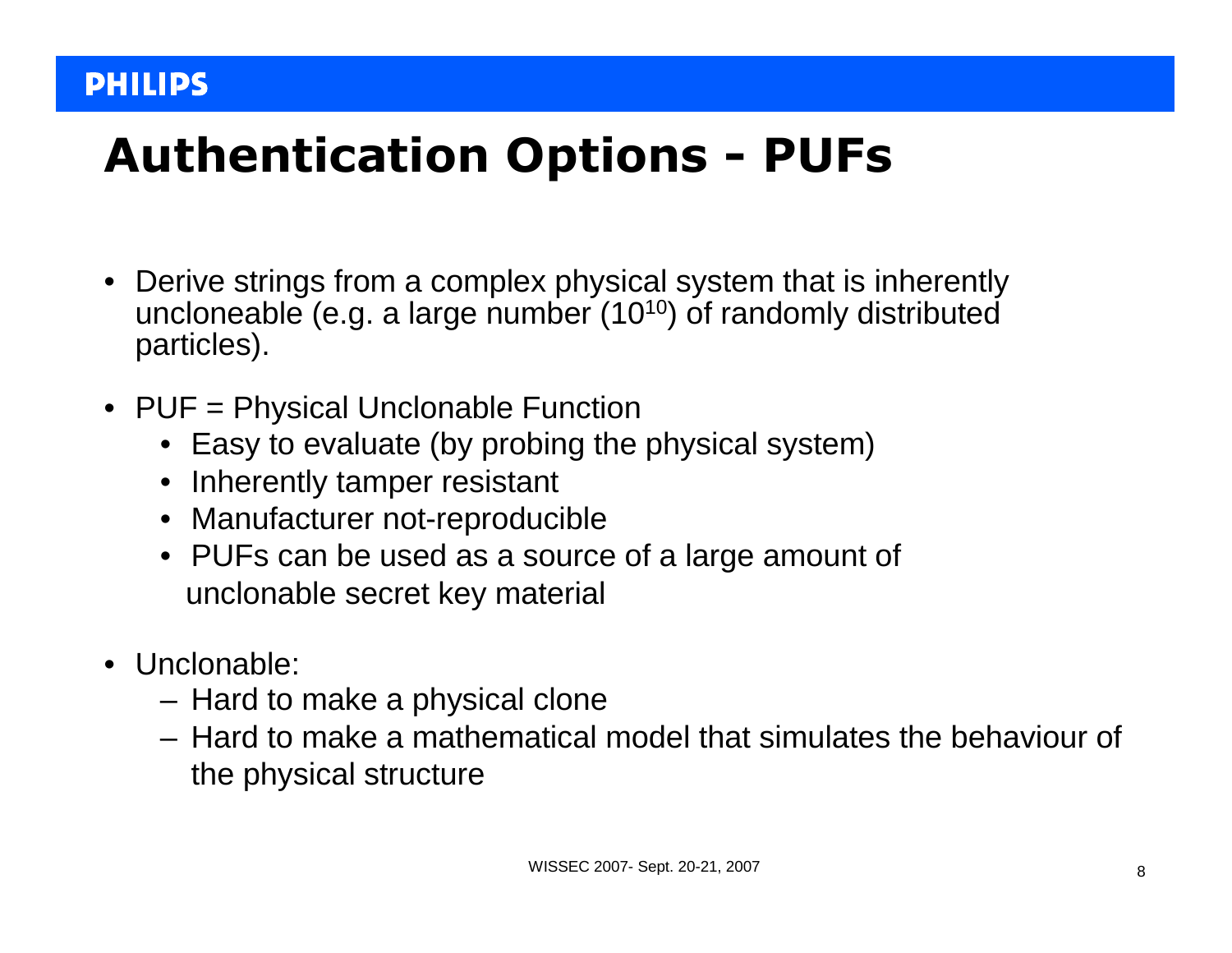# Authentication Options with PUFs

- $\bullet$  Online verification
	- Raquiras to h Requires to be connected permanently to DB
	- I arna numhar ot ('hallanga-Rasnonsa Pairs Large number of Challenge-Response Pairs
- $\bullet$  Off-line verification (Tuyls and Batina, CT-RSA 2006)
	- **Physical protection**
		- Unforgeable/uncloneable structures embedded in the product (its package)
		- •Derive a fingerprint from the structure and print it on the product

**Cryptographic Protection**

- Digital signatures: prevents tampering with the fingerprints and auxiliary data
- Secure Identification Protocols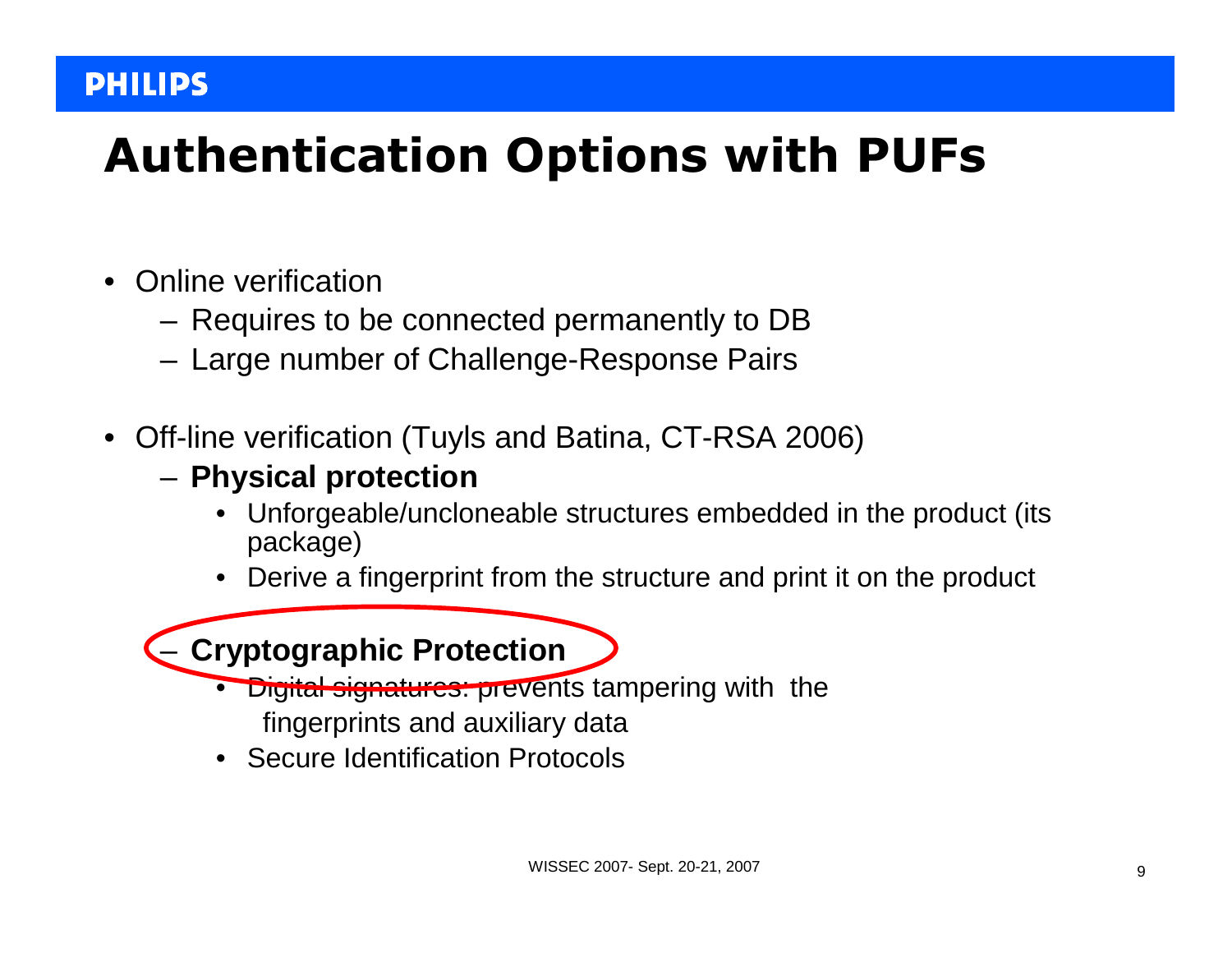### Contents

Relevance

Authenticating RFID Tags

Identification Protocols and Elliptic Curves

New Galois Field Multiplier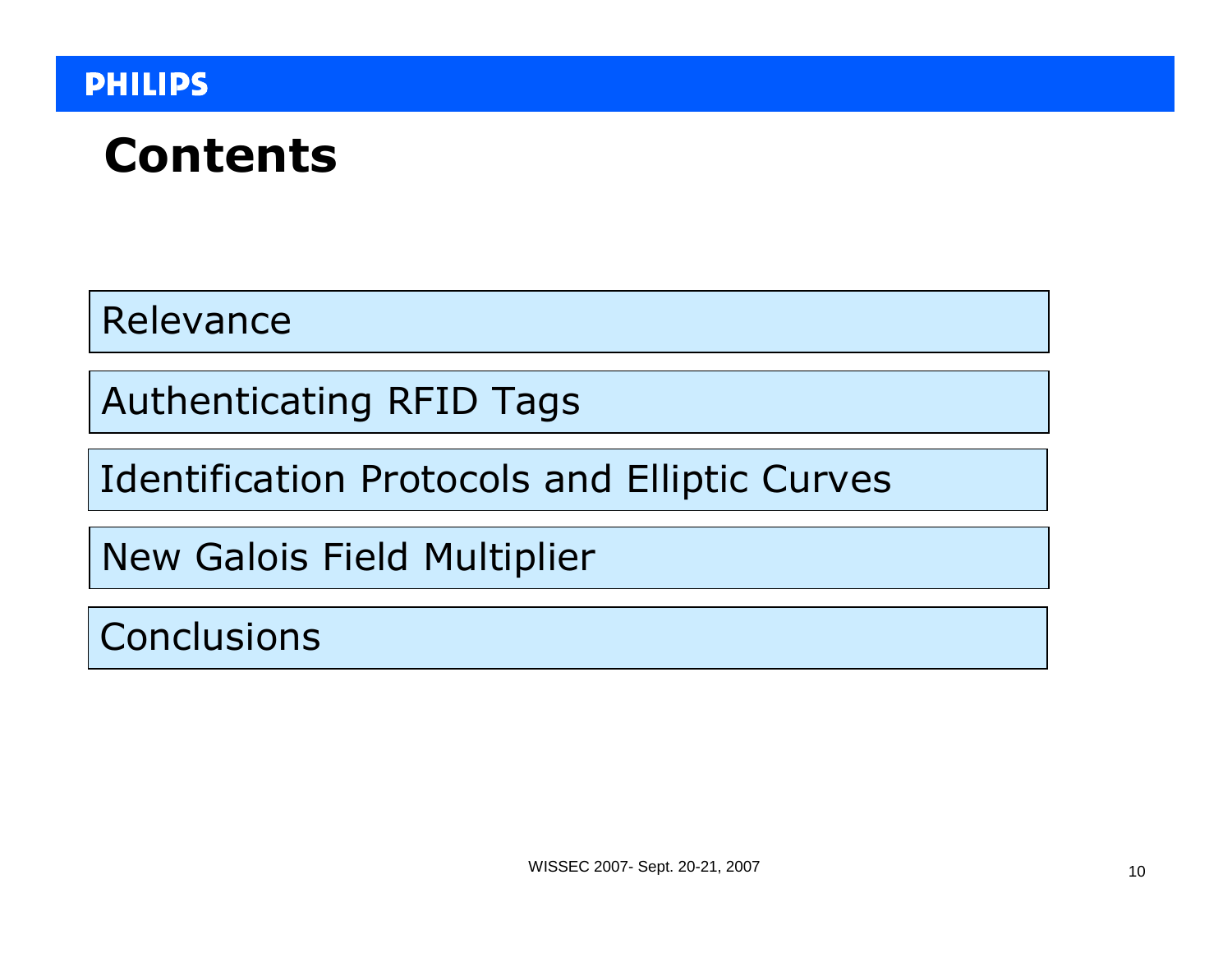### Authentication Options

### Options:

● ECDSA Signature

one point multiplication + hash • Identification Protocols: Schnorr or Okamoto one or two point multiplications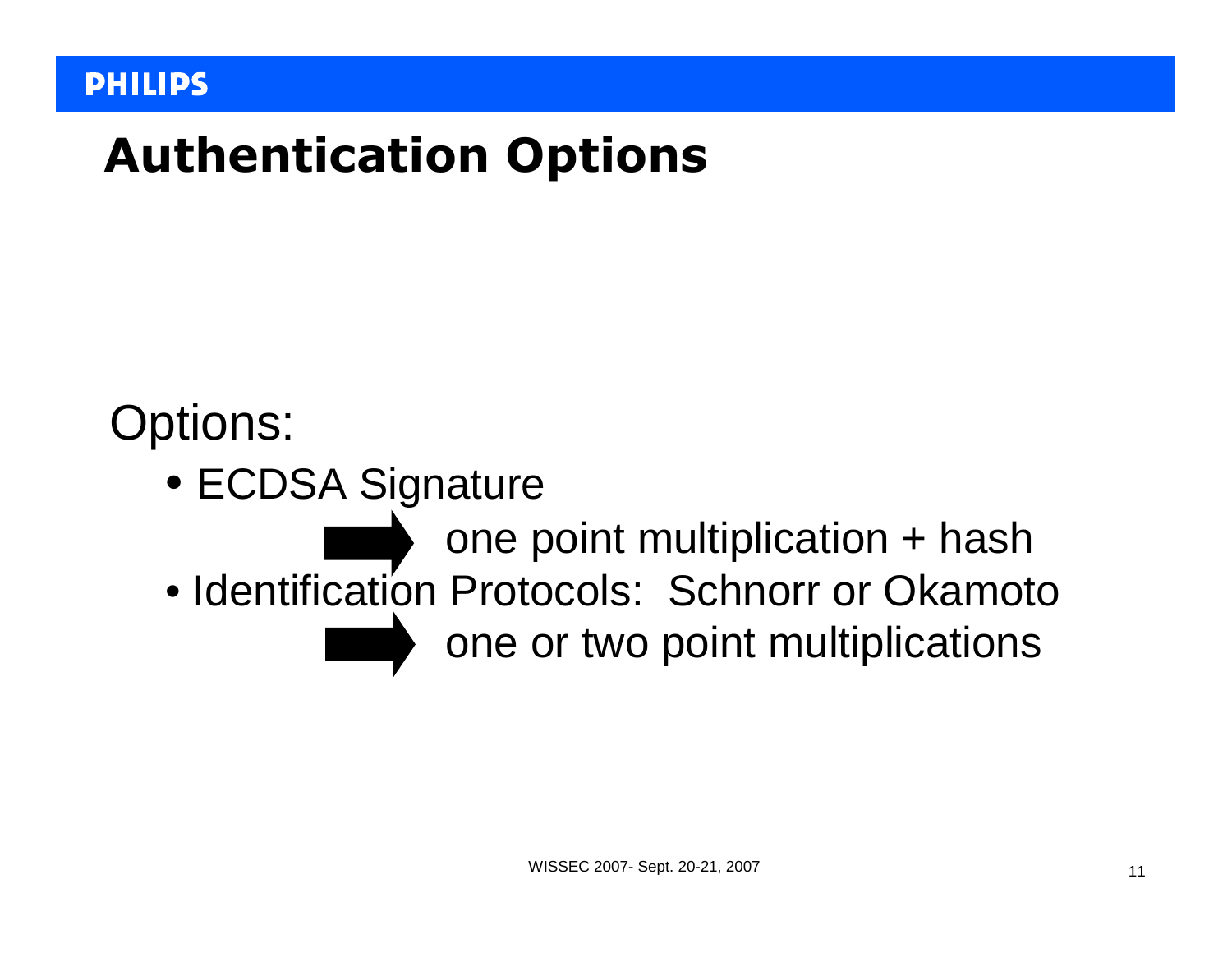### Secure Identification Protocols









witness

challenge

response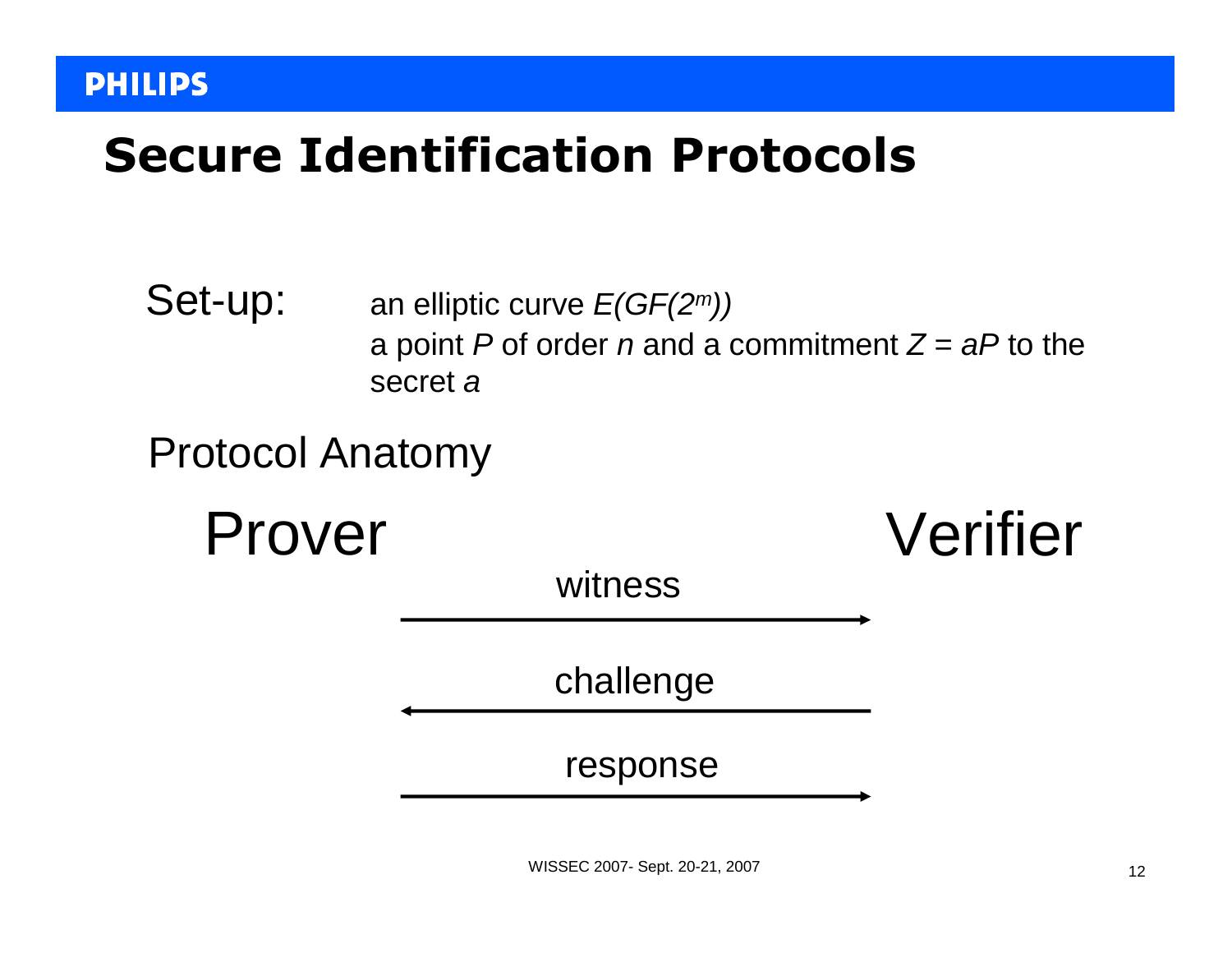### Schnorr Identification Protocol

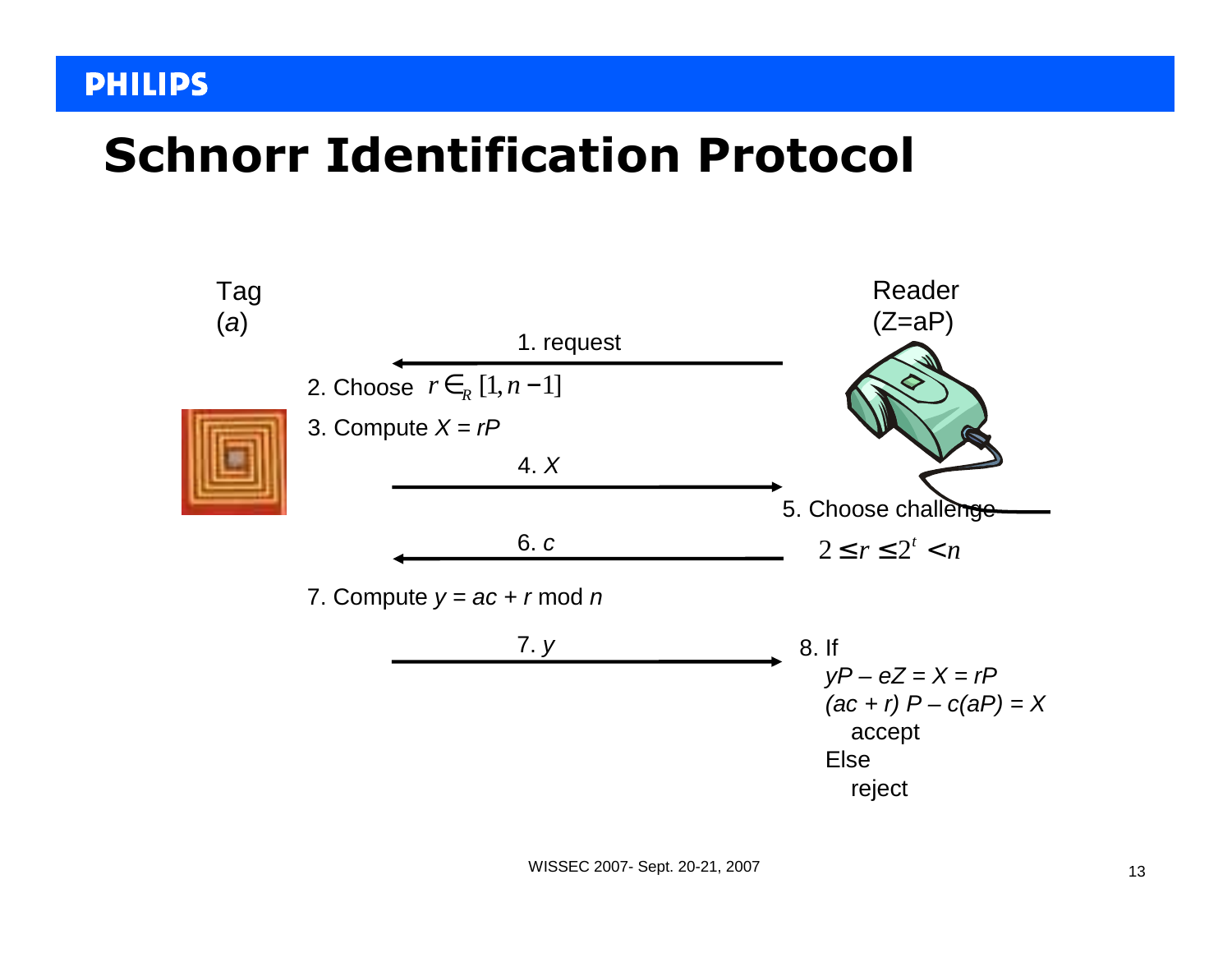### Elliptic Curve Group Operation

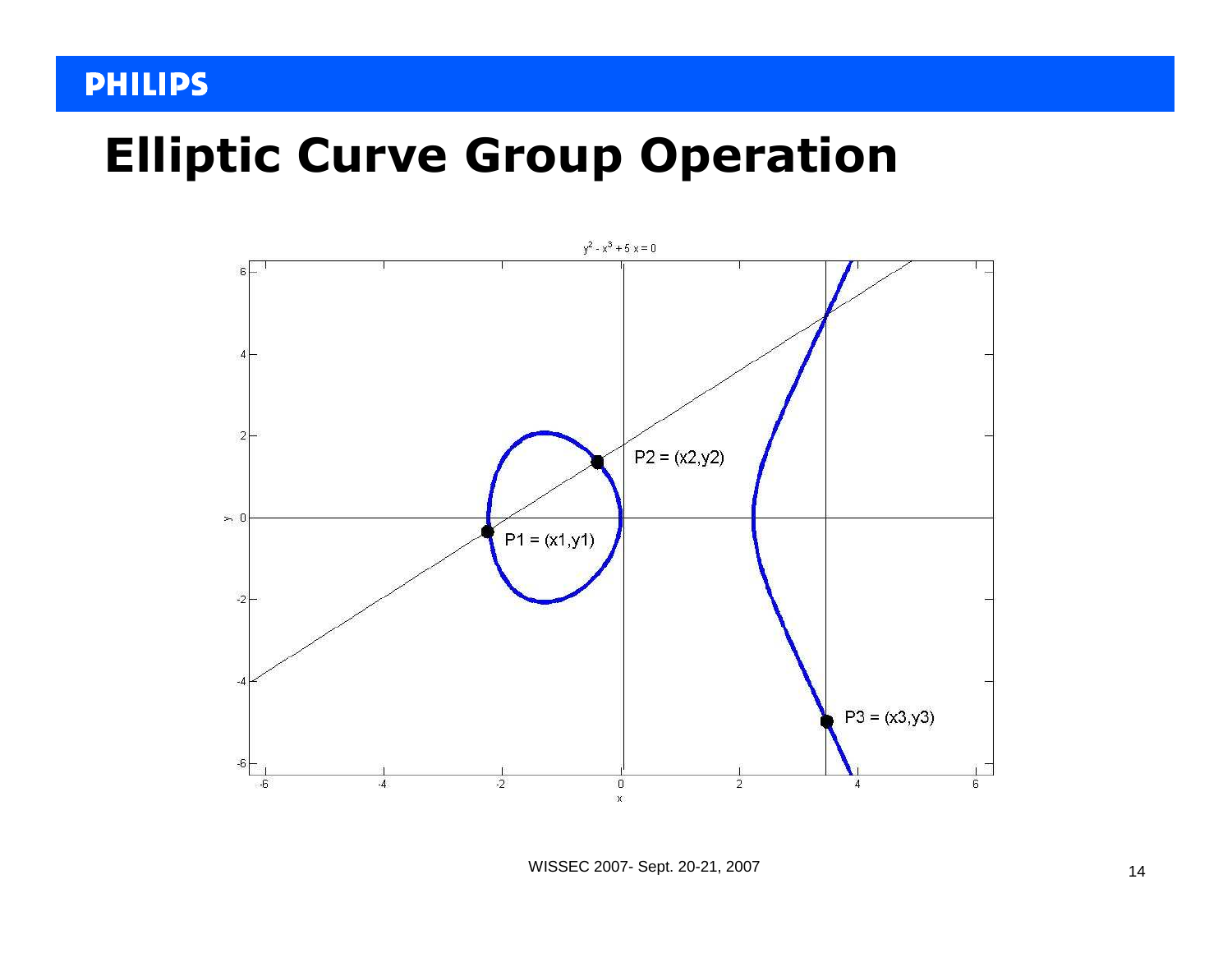### Elliptic Curve Group Operation (continued)

Given an elliptic curve <sup>E</sup>

$$
E: y^2 + xy = x^3 + ax + b
$$

 $=(x_1, y_1), F_2 =$ and points  $P_1 = (x_1, y_1), P_2 = (x_2, y_2)$ , we define  $1 - (x_1, y_1), \mathbf{1}_2 - (x_2, y_2)$  $P_1 = (x_1, y_1), P_2 = (x_2, y_2),$ 

$$
P_3 = (x_3, y_3) = P_1 + P_2
$$
  
\n
$$
P_3 = \begin{cases} x_3 = \lambda^2 + \lambda + x_1 + x_2 + a, & \lambda = \frac{y_1 + y_2}{x_1 + x_2} \\ y_3 = \lambda (x_1 + x_3) + x_3 + y_1 \end{cases}
$$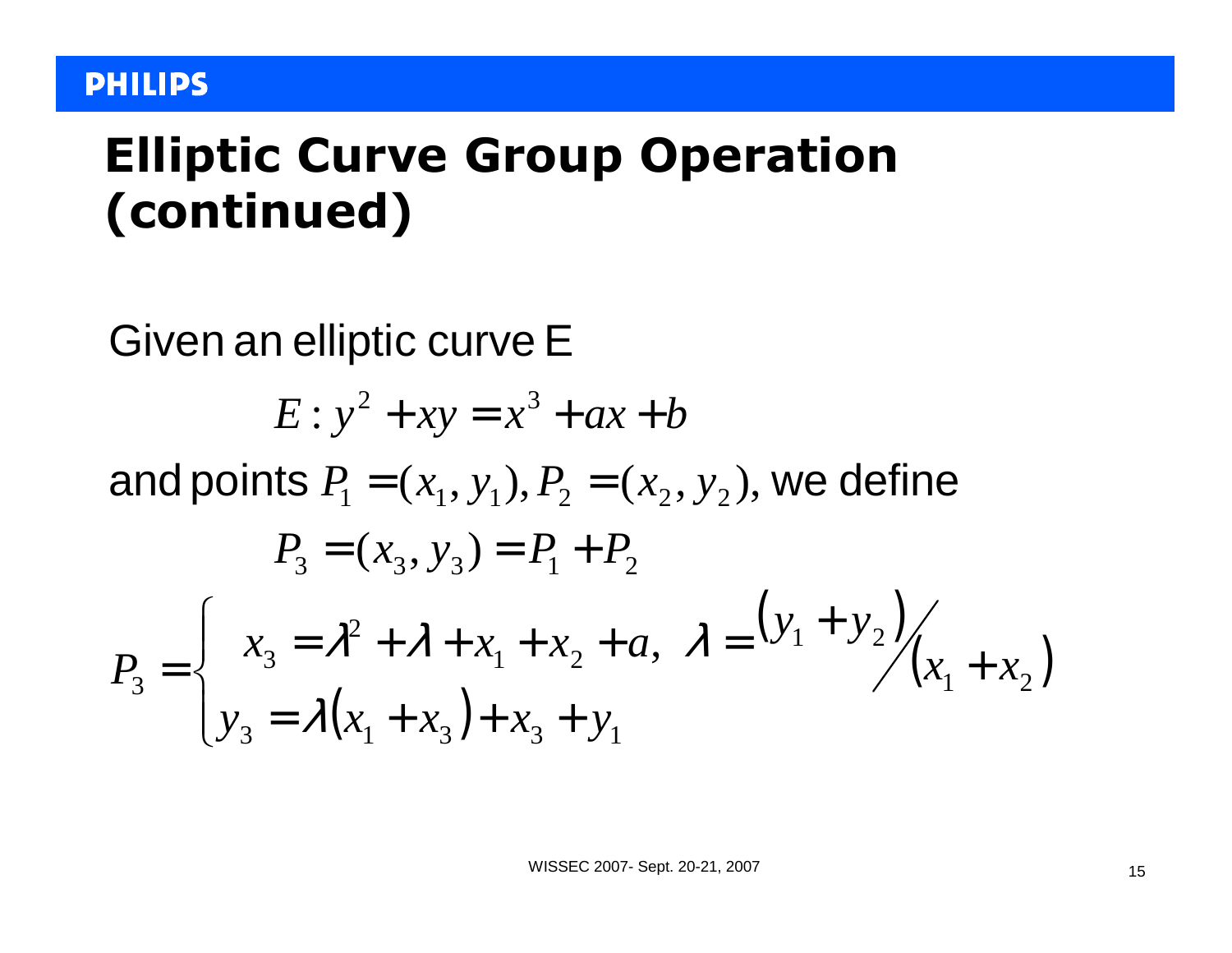### **Contents**

Relevance

Authenticating RFID Tags

Identification Protocols and Elliptic Curves

New Galois Field Multiplier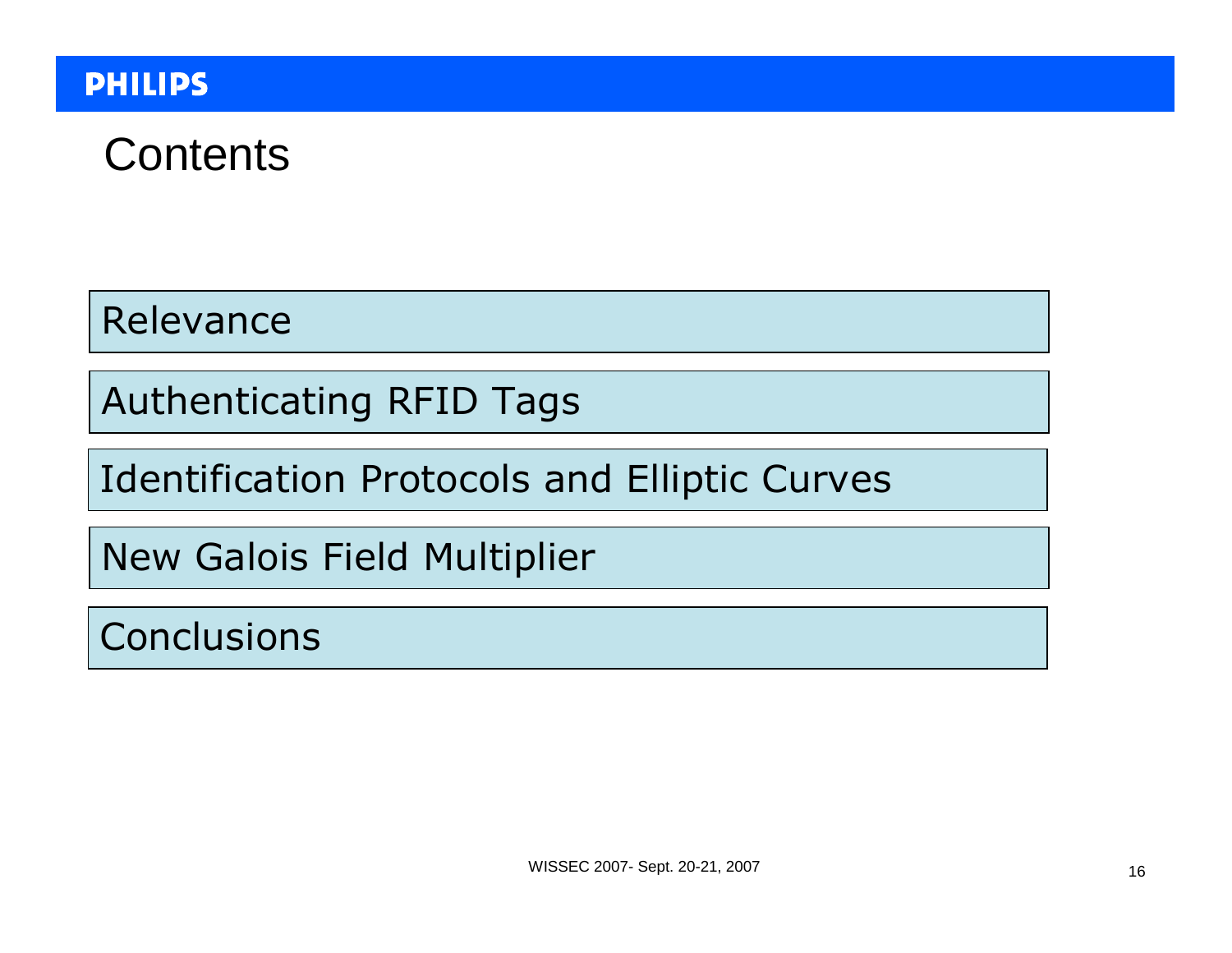### EC Processor Architecture

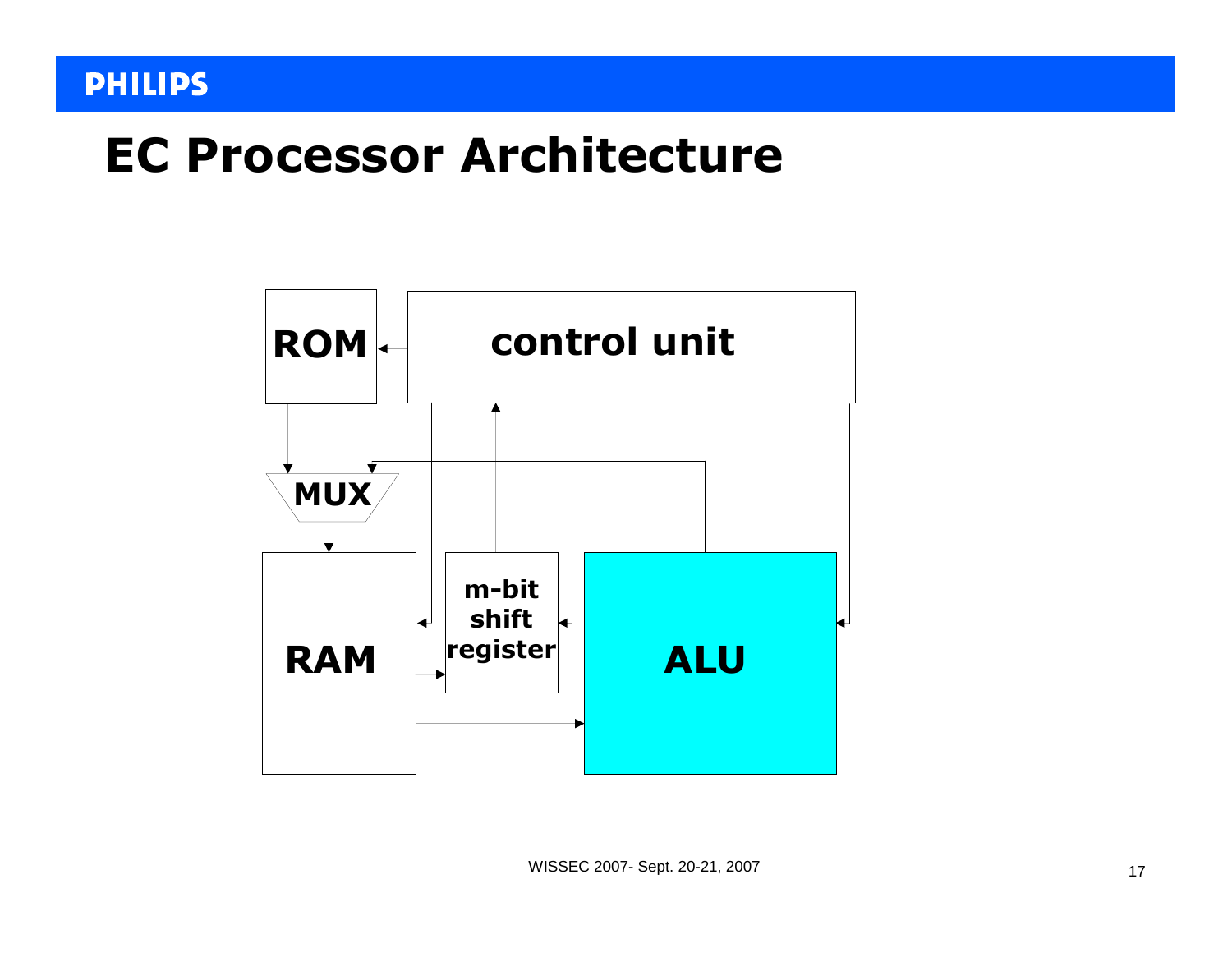# How do we multiply in  $GF(2^m)$ ?

 $GF(2^m)$  $q(x)$ , then  $q(\alpha) = 0 \Rightarrow \alpha^m = Q(\alpha)$ Assume polynomial basis representation of elements in  $GF(2\ell)$ Need an irreducible polynomial  $q(x)$ , then  $q(\alpha)$  =  $0$   $\Rightarrow$   $\alpha^m$  = Let

$$
A(\alpha), B(\alpha) \in GF(2^m)
$$

Then

$$
C(\alpha) \equiv A(\alpha) \cdot B(\alpha) \equiv A \sum_{i=0}^{m-1} b_i \alpha^i \mod q(\alpha)
$$

But also

$$
C(\alpha) \equiv A \sum_{i=0}^{d-1} B_i \alpha^{Di} \mod P(\alpha), \quad B_i = \sum_{j=0}^{D-1} b_{Di+j} \alpha^j, \ d = \text{ceil} \left( \frac{m}{D} \right)
$$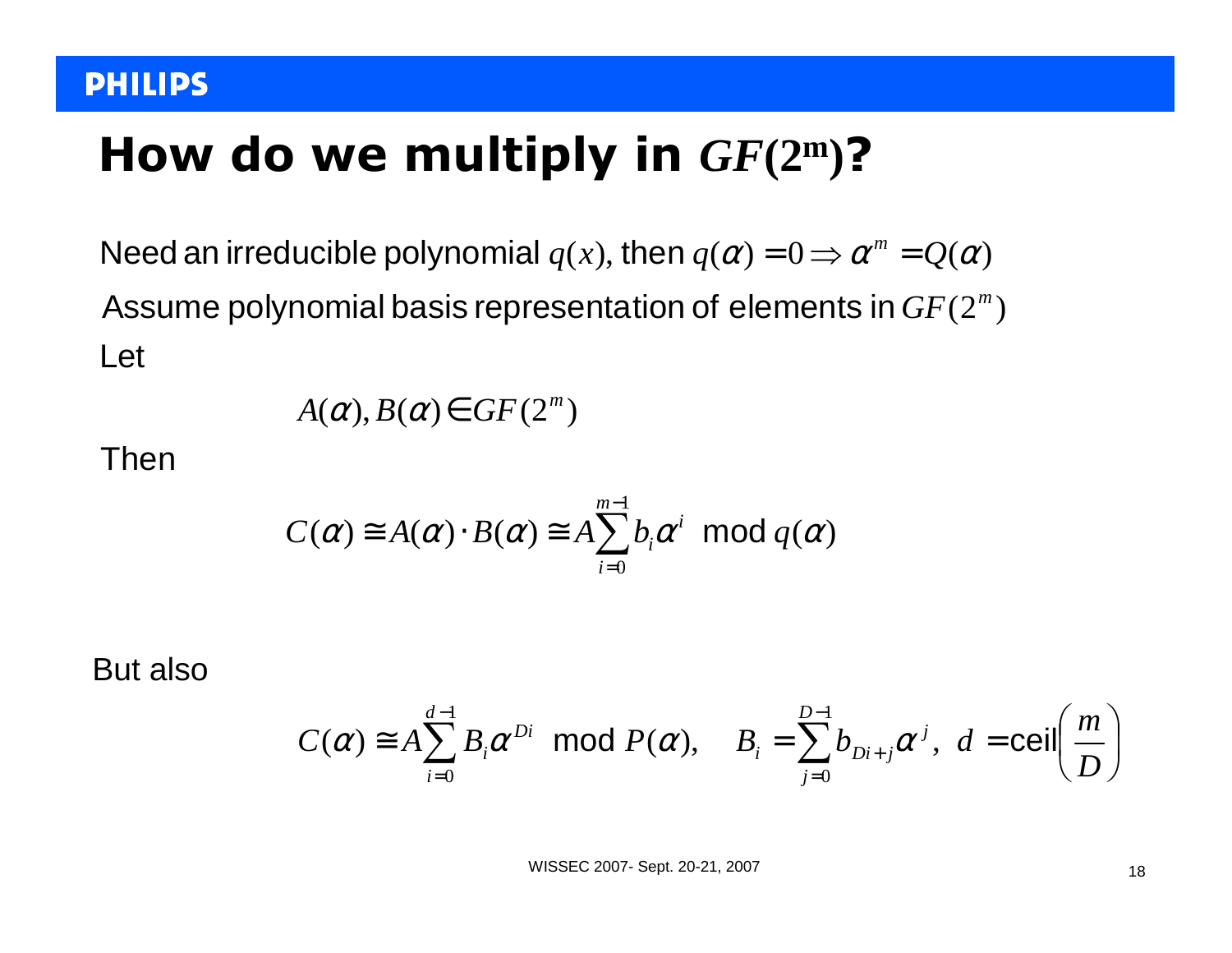### What does this look like in hardware?

$$
C(\alpha) \cong A \sum_{i=0}^{d-1} B_i \alpha^{Di} \mod q(\alpha), \quad B_i = \sum_{j=0}^{D-1} b_{Di+j} \alpha^j, \ d = \text{ceil} \left( \frac{m}{D} \right)
$$

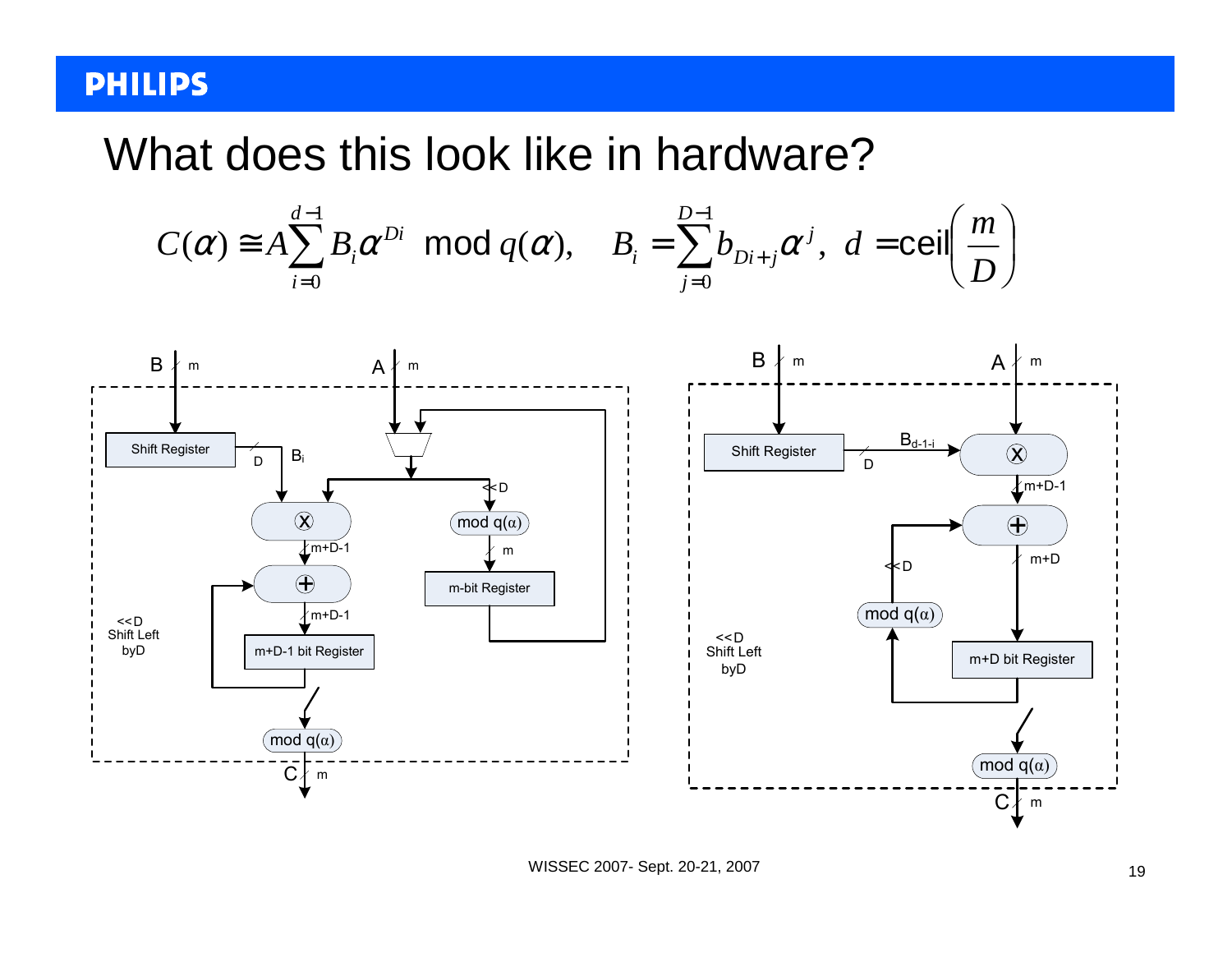### Let's pause for a minute

### **Observation**

**We are running at a very low frequency**



**Consequence**

**We do not have to do things in parallel to gain time!**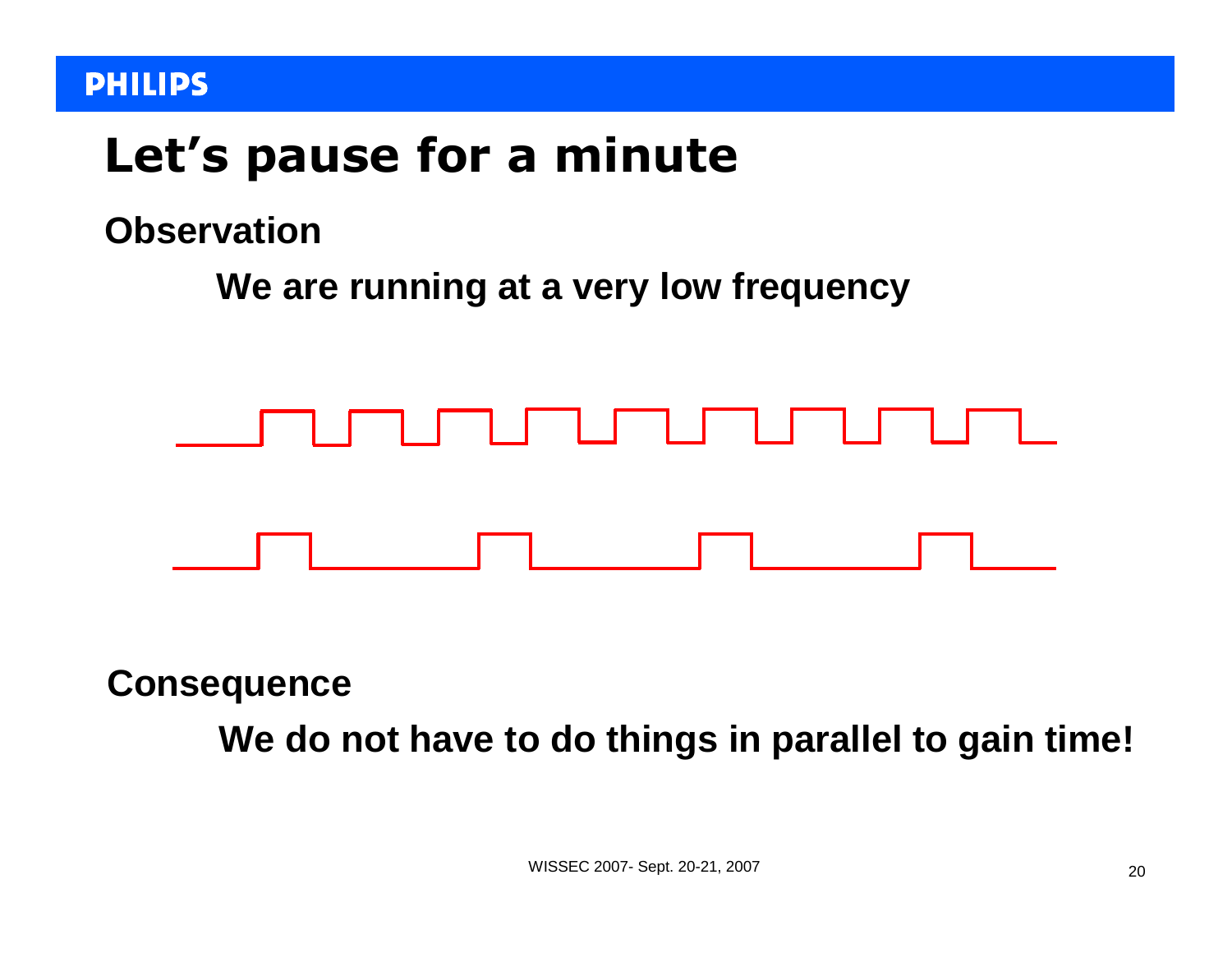### Optimized MSDE Multiplier

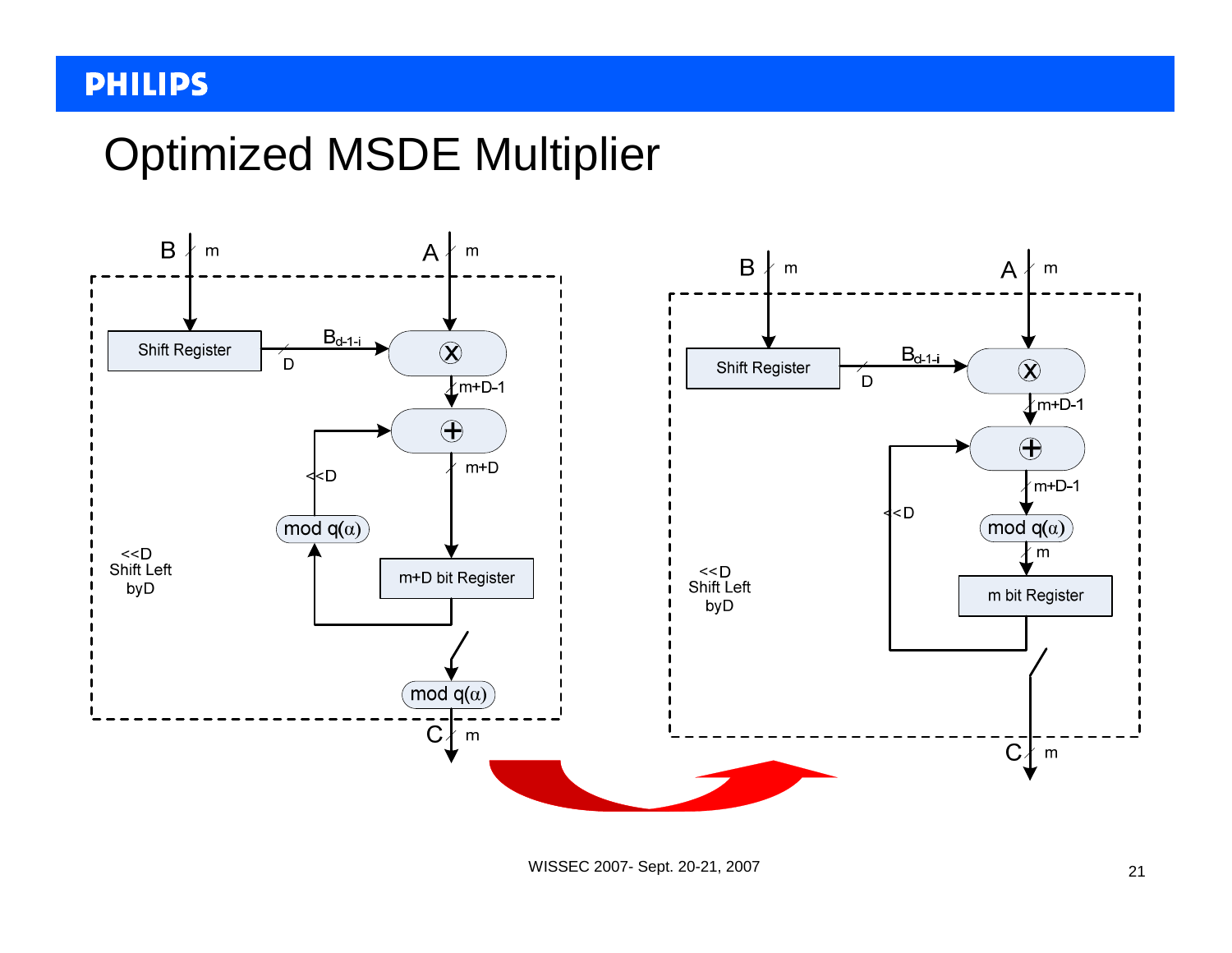### Comparison

| <b>Source</b>                        | <b>AND</b> | <b>XOR</b>              | <b>MUXex</b> | <b>Flip-Flops</b> | <b>Critical Path</b>                          |
|--------------------------------------|------------|-------------------------|--------------|-------------------|-----------------------------------------------|
| <b>Traditional LSDE</b>              | mD         | $D(m+2k+1)-$<br>$(k+1)$ | m            | $3m+D-1$          | Log(D+1) $T_{XOR}$<br>$+T_{AND}$ + $T_{MUX}$  |
| <b>Traditional MSDE</b>              | mD         | $D(m+2k+1)-$<br>$(k+1)$ |              | $2m+D$            | Log(2D+1) $T_{XOR}$<br>$+T_{AND}$ + $T_{MUX}$ |
| Batina et al.<br>(ESAS 2006)         | $D(m+1)$   | $D(m+k+1)$              |              | 2m                | 2D $T_{XOR}$ + $T_{AND}$                      |
| <b>Optimized MSDE</b><br>(This work) | mD         | $D(m+k)$                |              | 2m                | $(Log(D)+Log(D+1))$<br>$T_{XOR}$ + $T_{AND}$  |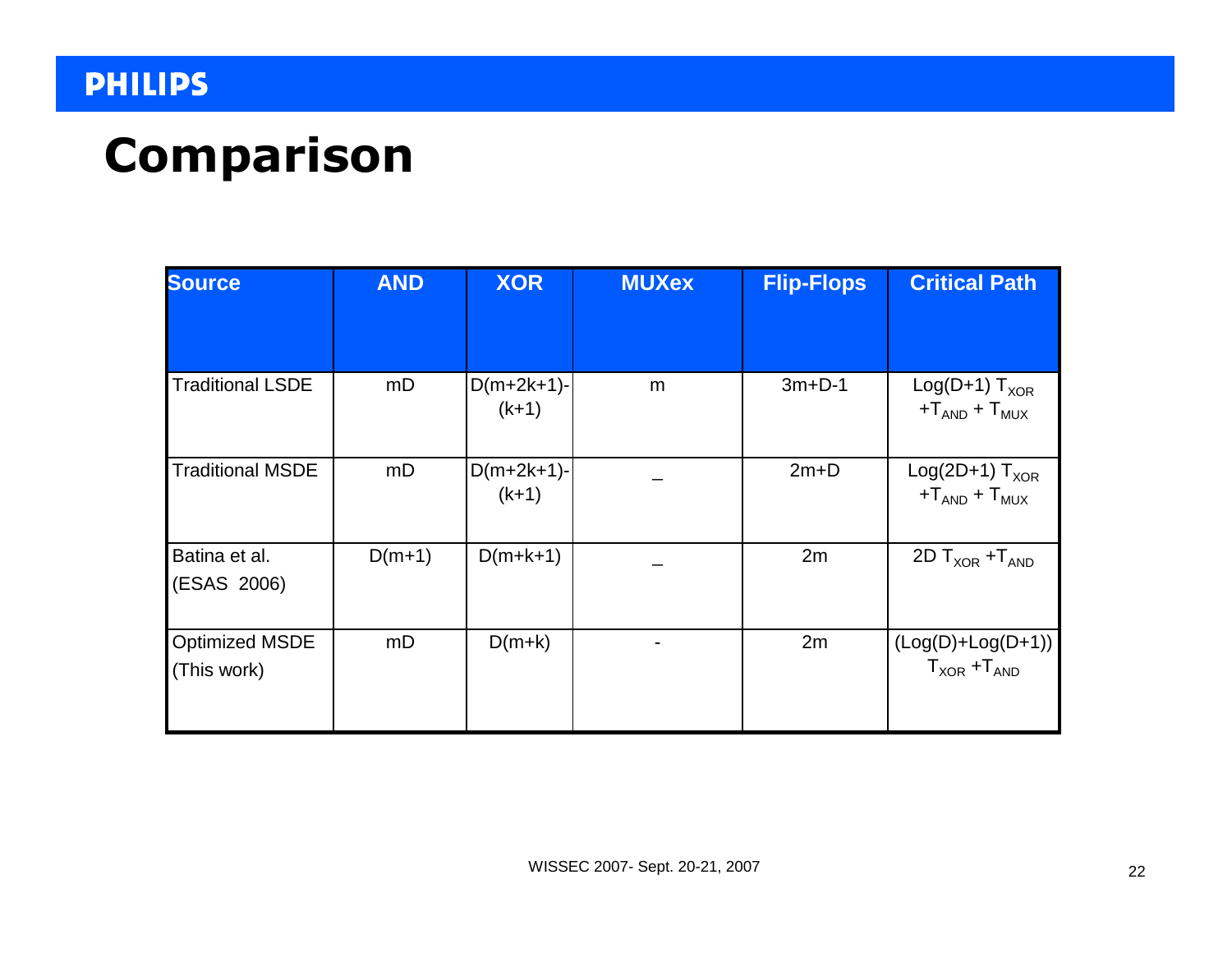### Contents

Relevance

Authenticating RFID Tags

Identification Protocols and Elliptic Curves

New Galois Field Multiplier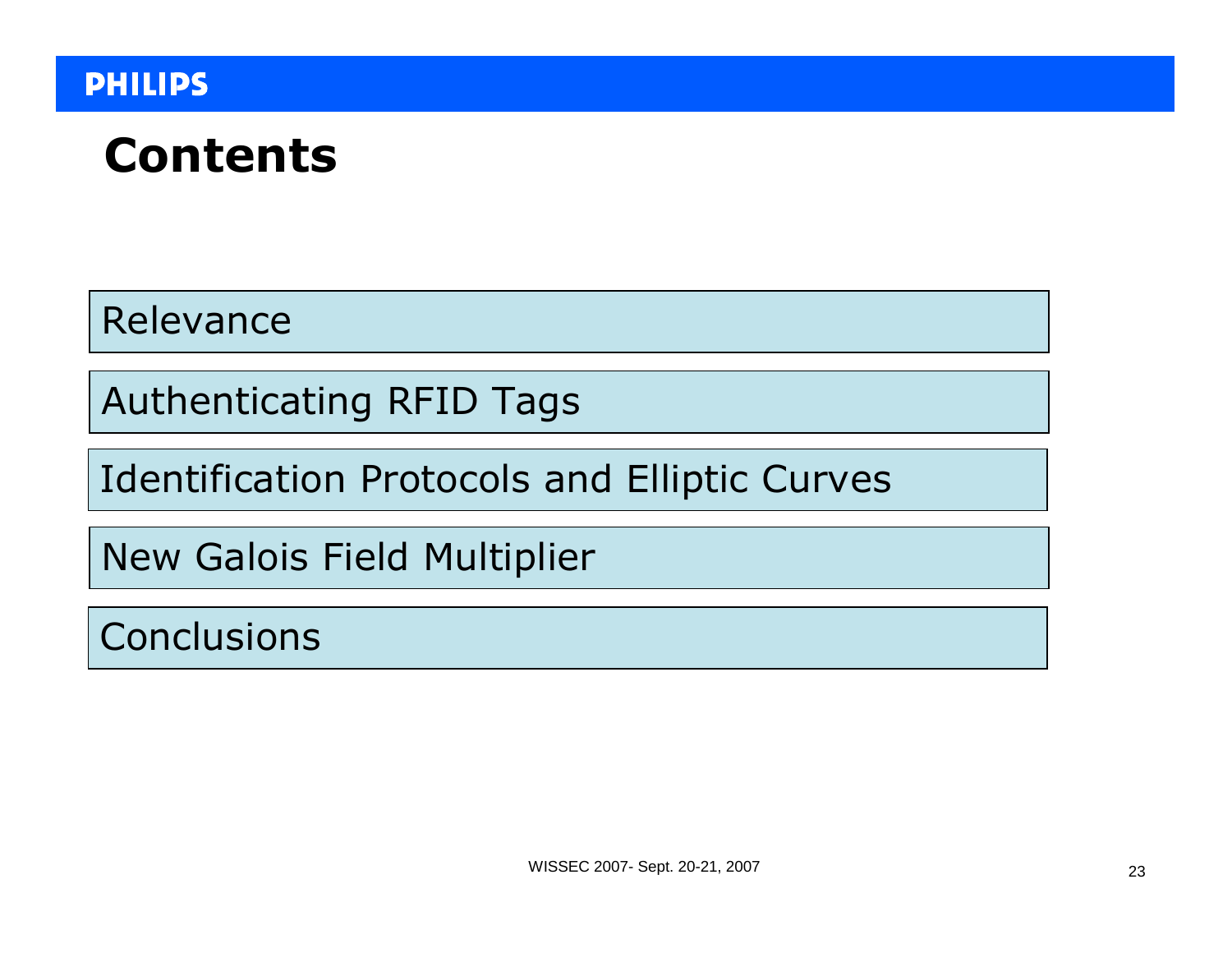# Conclusions

 New multiplier suited for ultra-low cost applications

- Future work, ecc implementation
- Take advantage of the low frequency of operation